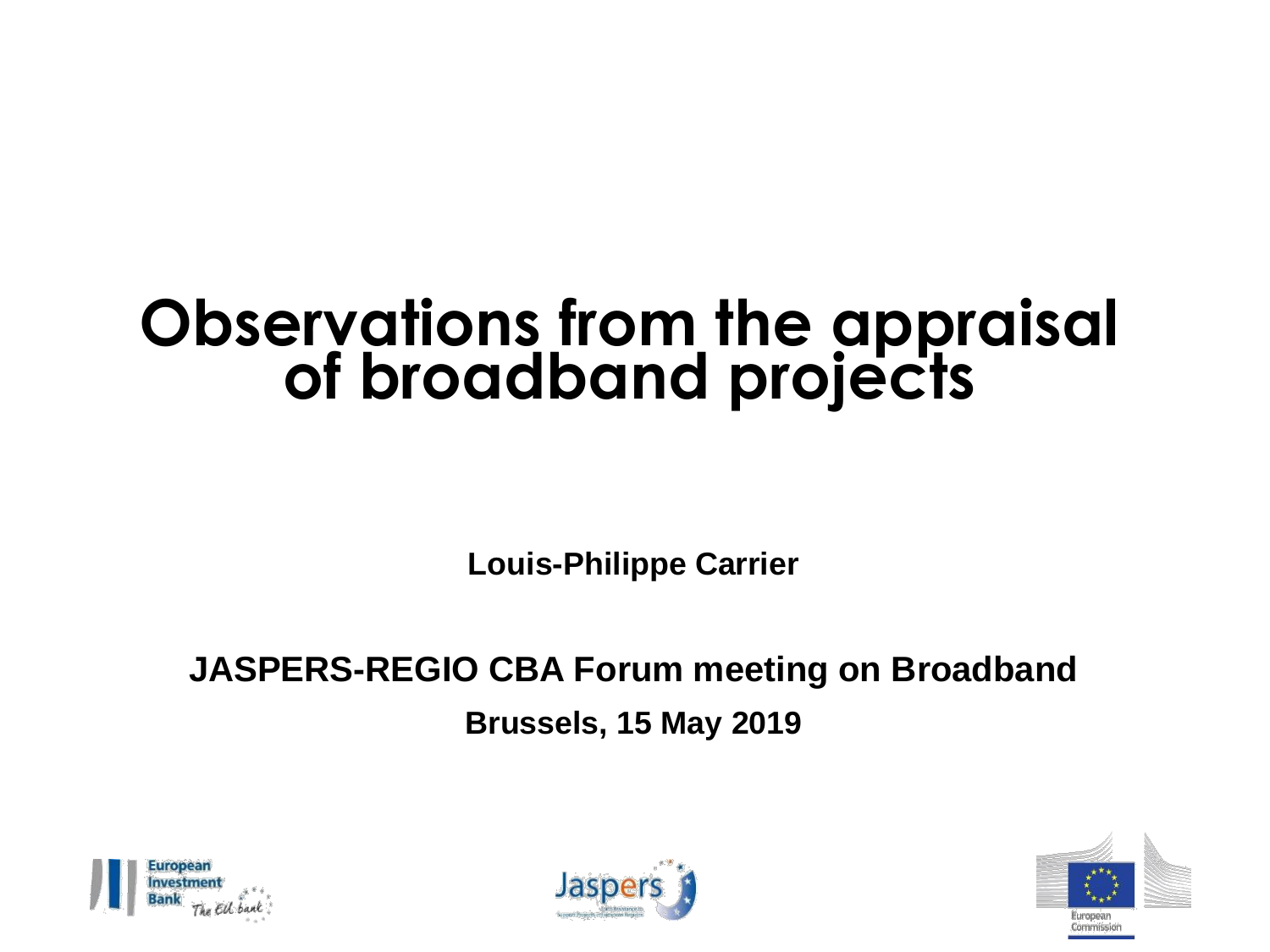### **Independent Quality Reviews requested by Member States**:

- Bretagne THD (FR, FttH)
- La Réunion Plan Régional Très Haut Débit (FR, FttH)

#### **Post-Submission Appraisals requested by the Commission**:

- Sicily NGA deployment (IT, FttC)
- National Major Project Ultra Broadband White Areas (IT, FttX)
- Syzefxis II –resubmission (GR, public IT infrastructure)
- Martinique THD (FR, FttH)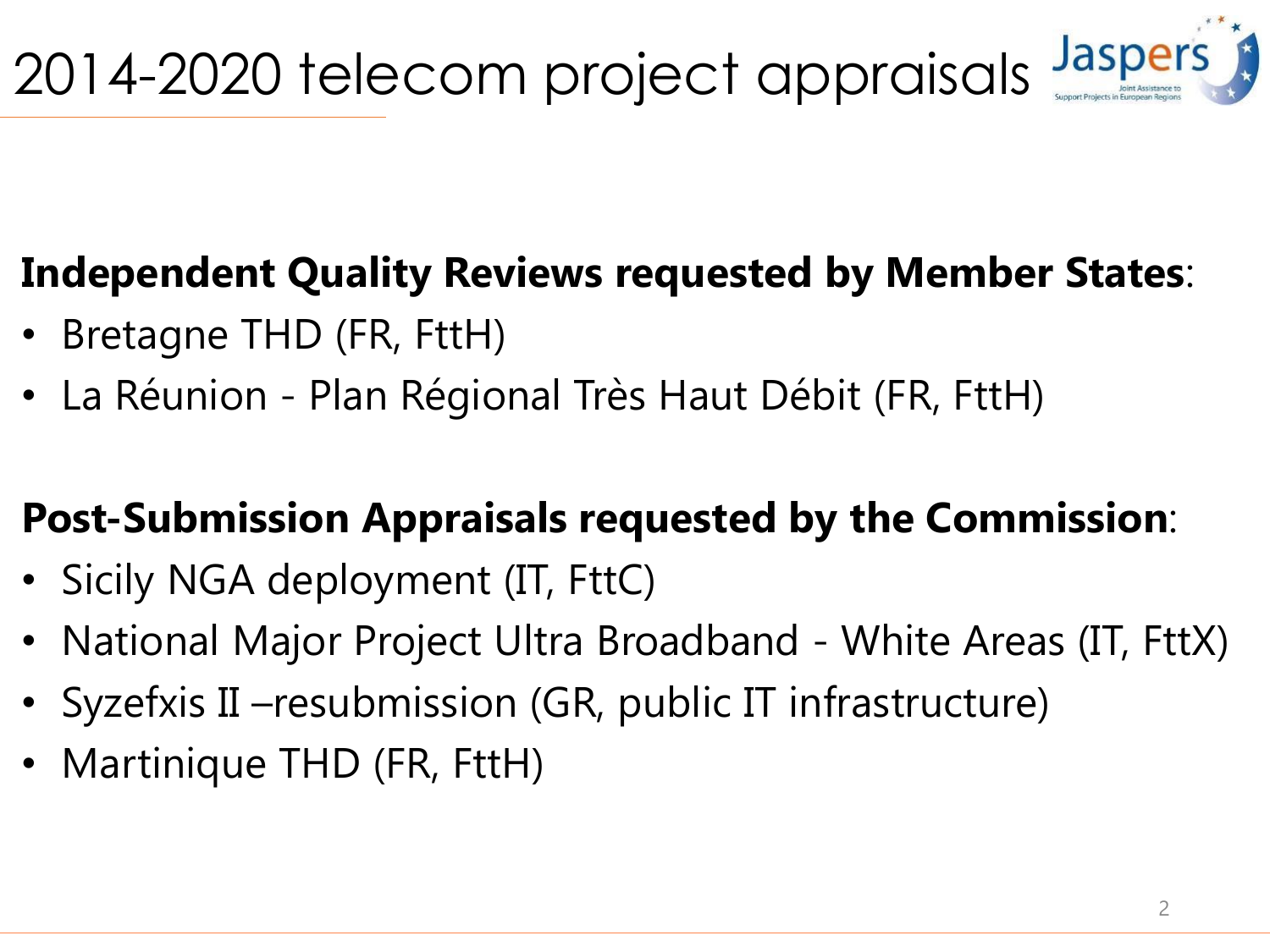



- **Project description**: business model (scope of contracts)
	- national programmes
	- geographical scope
- **State aid**: preventing overlaps between measures - presenting cost information under Art. 61(8)
- **Demand analysis**: affordability, credible forecasts, sources
- **Options:** policy-making processes to be explained - question of wireless networks
- **Project costs:** CAPEX, OPEX and revenue streams - unit costs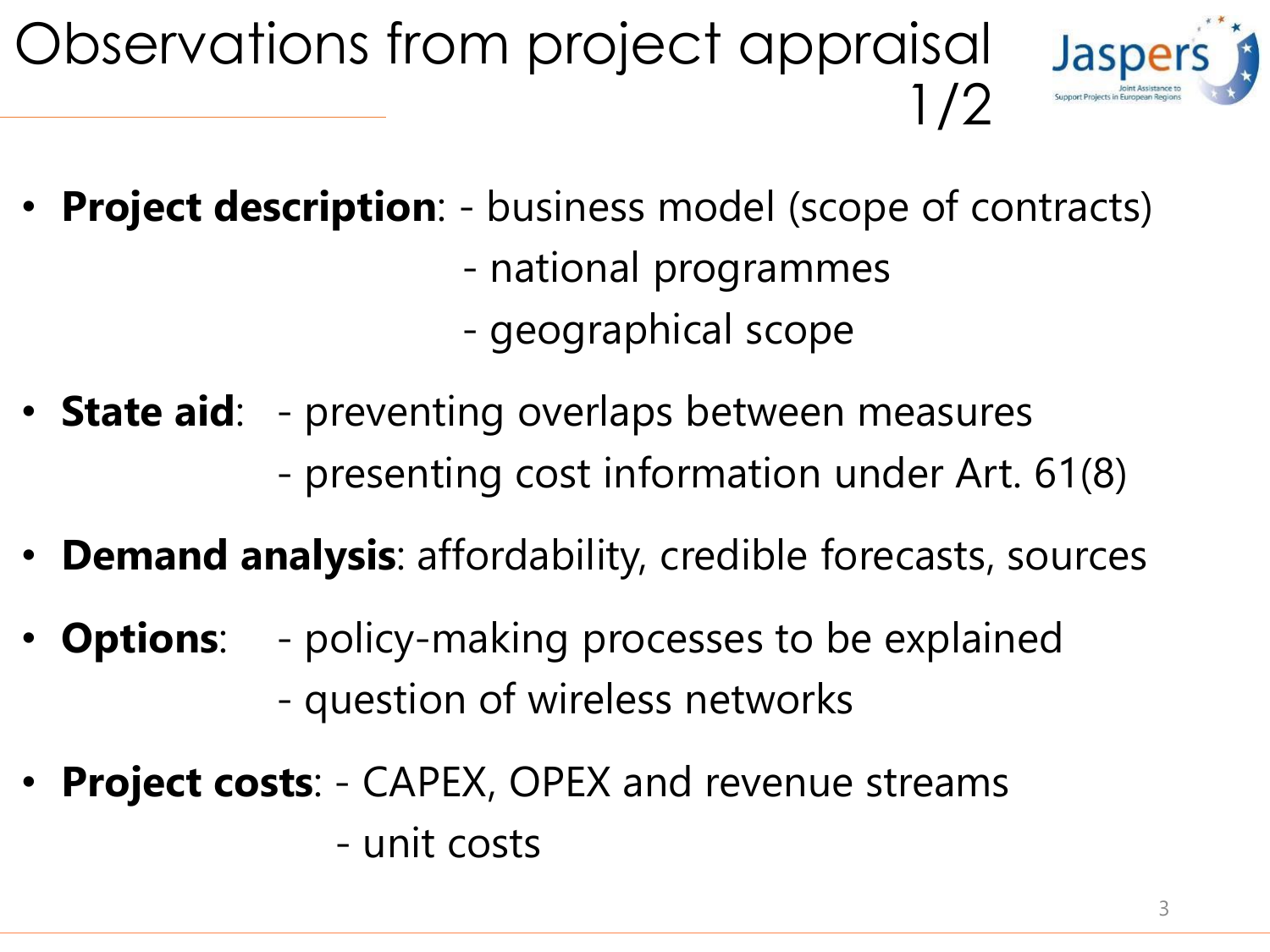## Observations from project appraisal 2/2



- **Residual value**: asset life to be explained
- **Financial discount rates**: consistency constraints
- **Profitability**: FRR range, claw-back
- **Economic analysis**: trend of diminishing benefits
- **Risks**: if low residual risk, qualitative analysis suffices
- **Climate change**: vulnerability assessment
- **Availability of funding**: must add up to project cost
- **Procurement**: OJEU/S publication
- **Indicators**: physical indicators
- **Timetable**: 2023 limit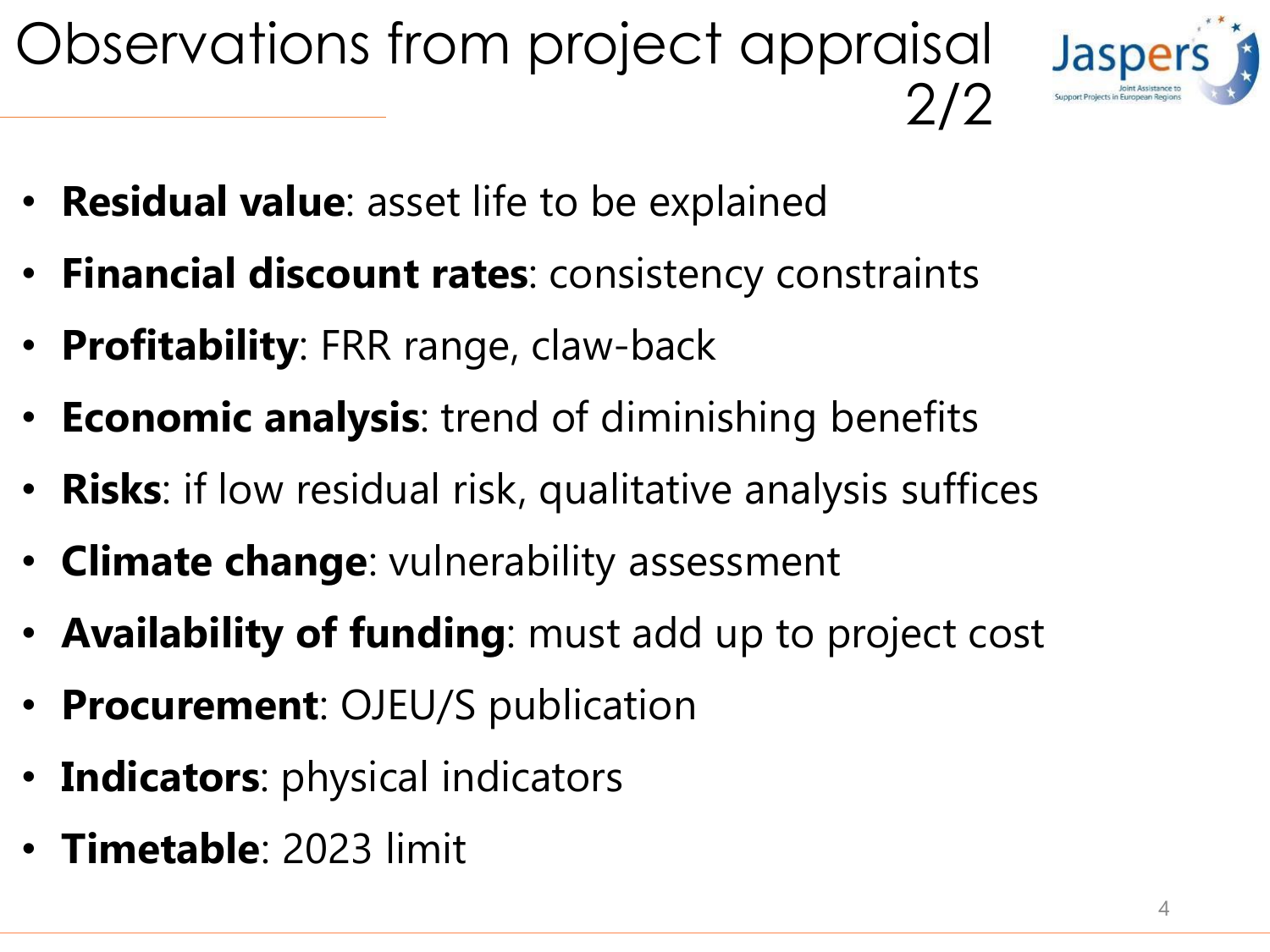

## Topics

- **Unit costs**: Very remote locations can bring cost per home passed above EUR 1000
- **Gigabit society**: New policy objectives justify more projects, to what extent is their implementation required?
- **Upstream / downstream capacity**: Submarine cables can constrain insular projects; for backhaul projects, the need for capacity comes from NGA deployments downstream
- **Interaction with sector-specific regulation**:
	- Tariffs and affordability: retail NGA may cost more (PED?)
	- Demand forecasts/targets: do they apply to ESIF projects?
	- Existing infrastructure: mapping obligations, access
	- Discount rates: regulatory FDRs applicable per 480/2014?